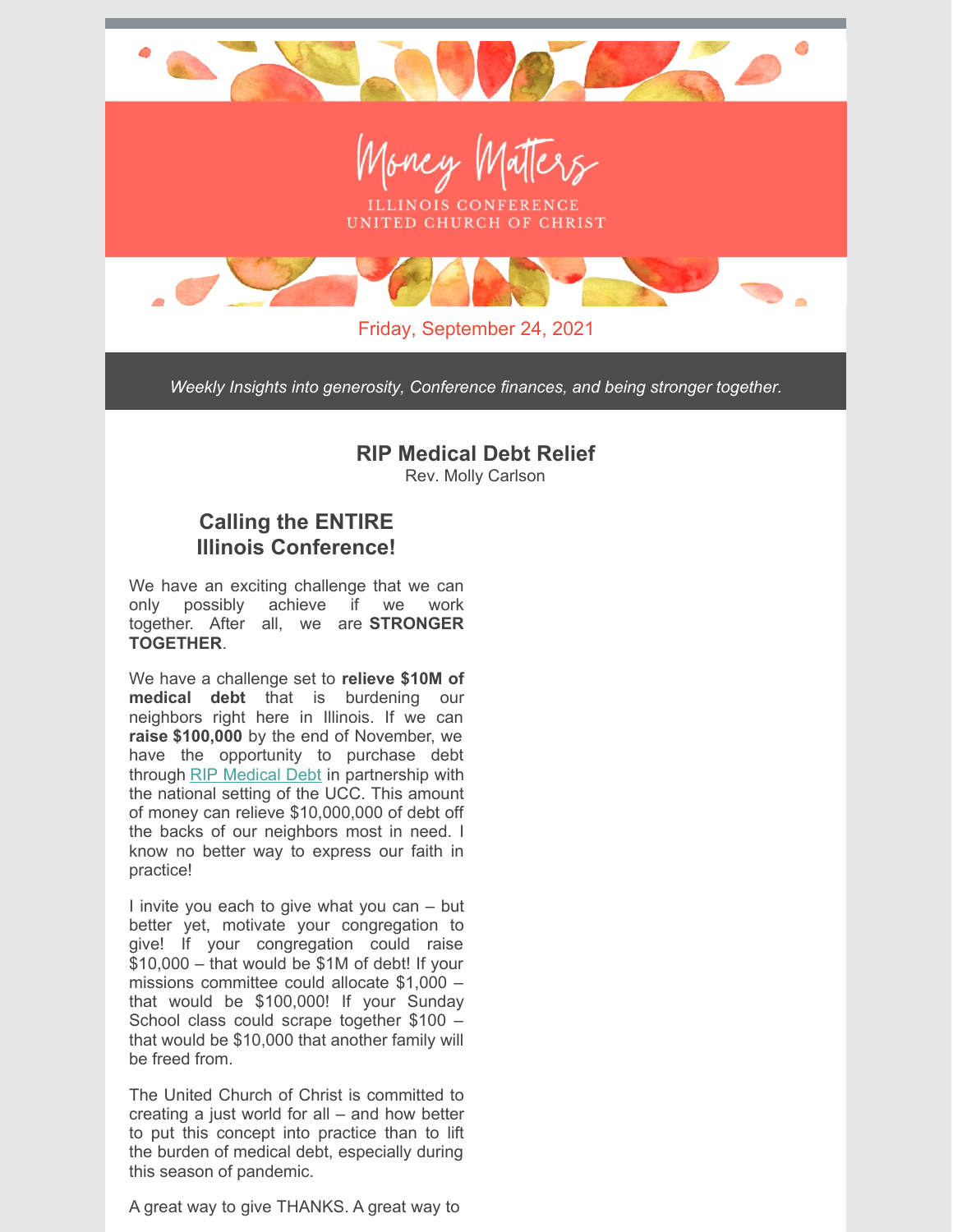celebrate the HOLIDAYS. A great way to live out our FAITH.

## Blessings, Molly

P.S. Consider making a donation in the name of that family member that is hard to buy for – what a great gift!

## IL UCC  $(s)$ MEDICAL **DEBT RELIEF**

PUTTING OUR FAITH TO WORK

#### **\$10M IN 10 WEEKS**

- . When the Illinois Conference of the UCC raises \$100,000, we can pay off \$10M in debt!
- Campaign runs through Annual Celebration, November 20, 2021.



#### **LEVERAGE EVERY DOLLAR**



. By partnering with RIP Medical Debt, we can leverage our dollars 100 fold.

National UCC will ADD to our donations stretching our gift even further.

#### **KEEP IT LOCAL**

· RIP will purchase debt BY ZIPCODE and send notification letters acknowledging that these debts were paid by UCC neighbors.



#### **STRONGER TOGETHER**



The 240 churches and 60,000 members of the IL Conference can make a HUGE impace when we work together toward a Just World For All!

# And we *Celebrate!!!*

Burr Ridge United Church of Christ is now... **Burr Ridge Community Church!**

#### **New Name - Same Us**

"We are still a United Church of Christ denomination, however, we feel our new name better reflects our commitment to **God's community**."